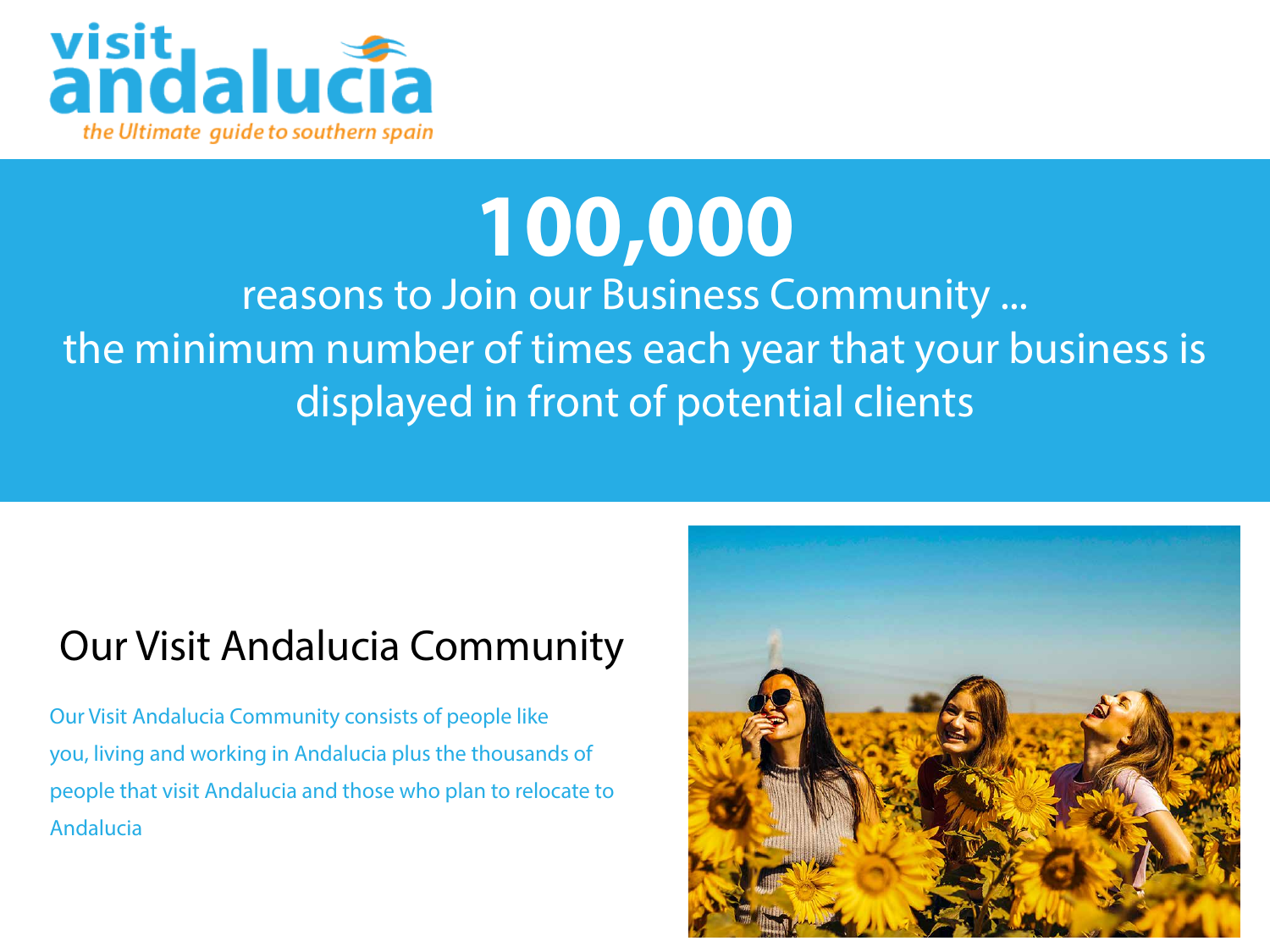

## **Passionate about Andalucia?** we are ....



**SOCIAL MEDIA SEO** members 30/30 10,000+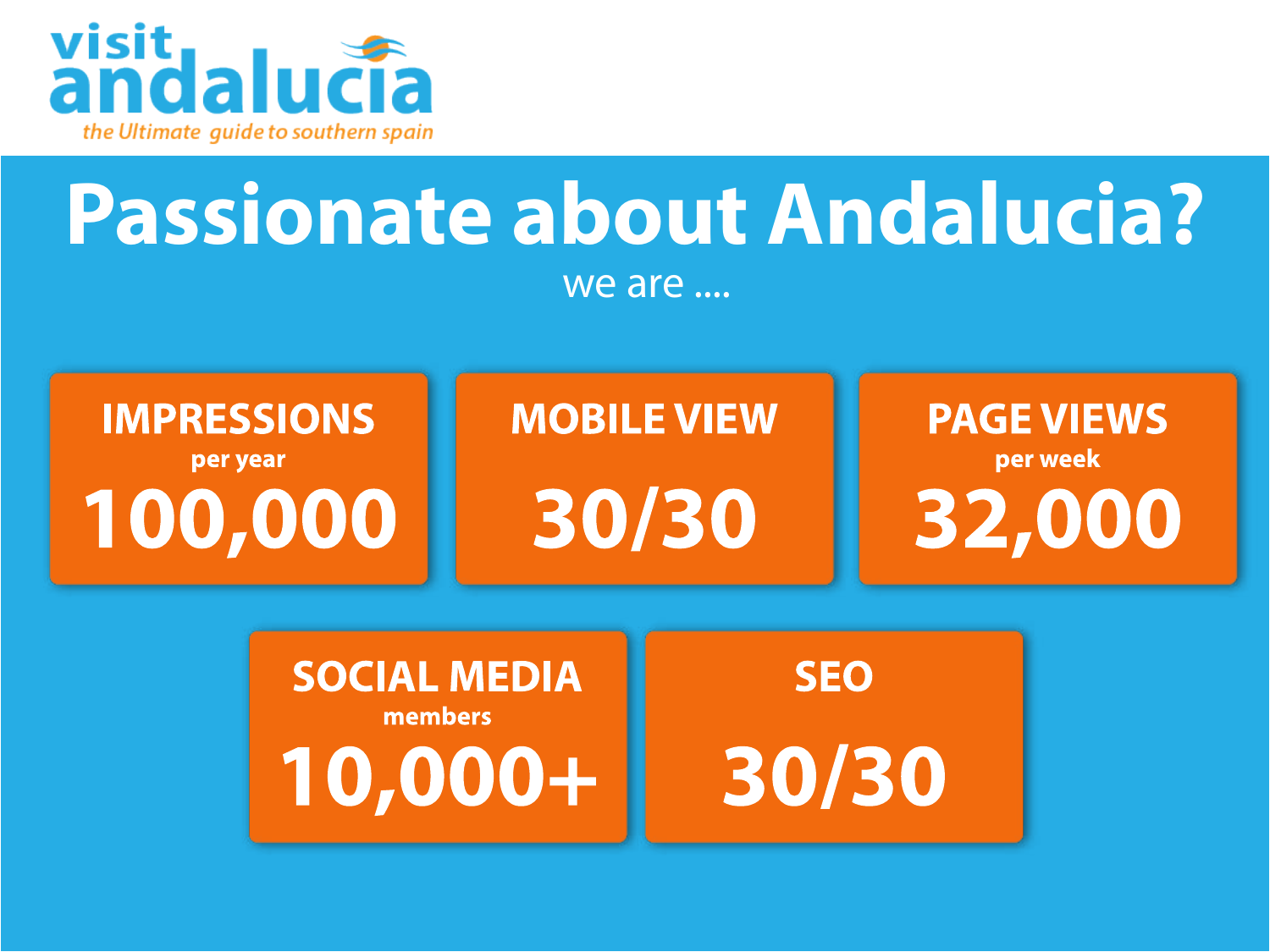

# **Our Social Media Strategy**

Our own Social Media groups and pages have over 10,000 members and followers.

Visit Andalucia is a member of over 30 other Social Media groups with members interested in Andalucia or Spain with a combined membership or following of over 150,000.

We post articles to every Social Media group every single day.

Social Media groups include Facebook, Instagram, Reddit, LinkedIn and Twitter.

Social Media accounts for nearly 20% of our viewers



### Connect your Business to a Huge Audience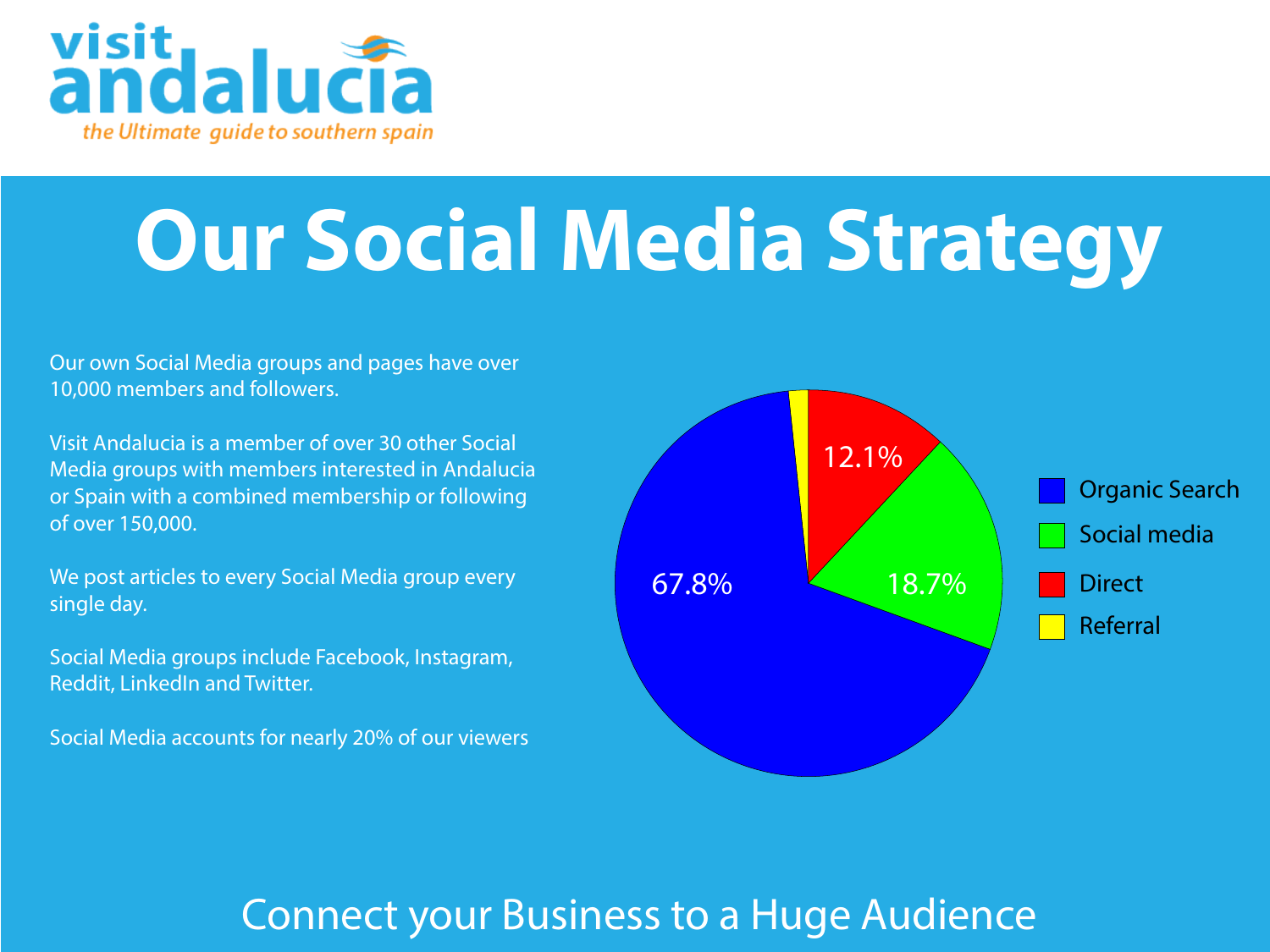



# Advertise Now

Boost your business presence on line Stand out as a quality business in Andalucia Targeted, qualified traffic direct to your business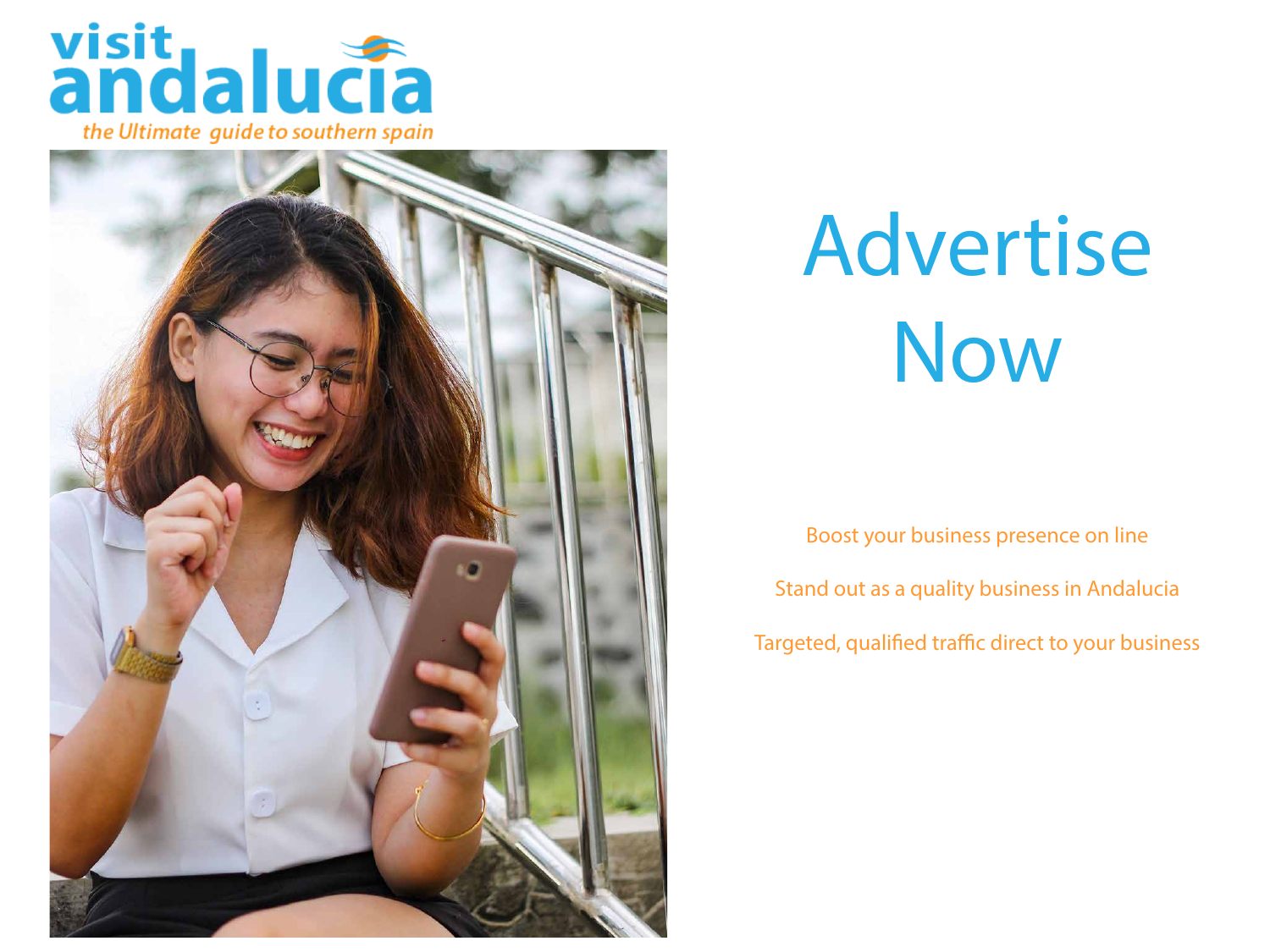

# **Promoting your Business on Visit Andalucia**



#### It all starts with a **Business Listing** in our **Directory**

In addition our website has a number of banners available for business advertising

#### There are a limited number of banners and **'when they are gone, they are gone'**

All banners are for a period of 12 months and will appear every time a viewer accesses the page that your advert has been placed on

All banners are **linked directly** to your **business website**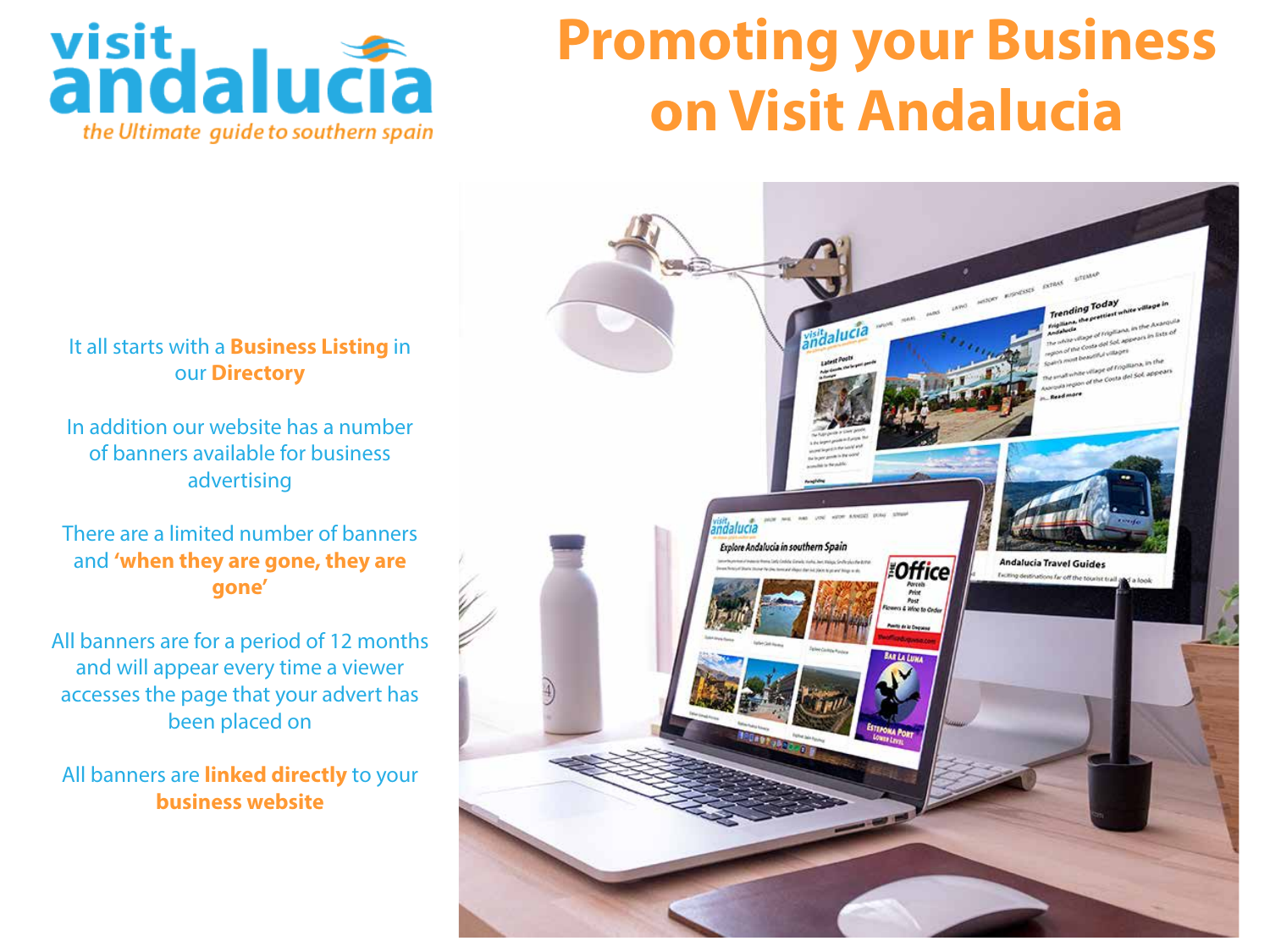

# **Business Listing**



A Business Listing consists of a **Verified** business page displaying your **logo**, a **link** to your **website** & your **facebook** page & your **instagram** account & **social media share** buttons a **full description** & **highlighted features** of your business a **location map** & **GeoLocation** if applicable up to **4 images** of your business, all your **contact details** and a **contact us form**

Your business logo appears in the right sidebar on **100's of pages throughout the site** linked to your business listing

**Your business logo will be seen over 100,000 times a year**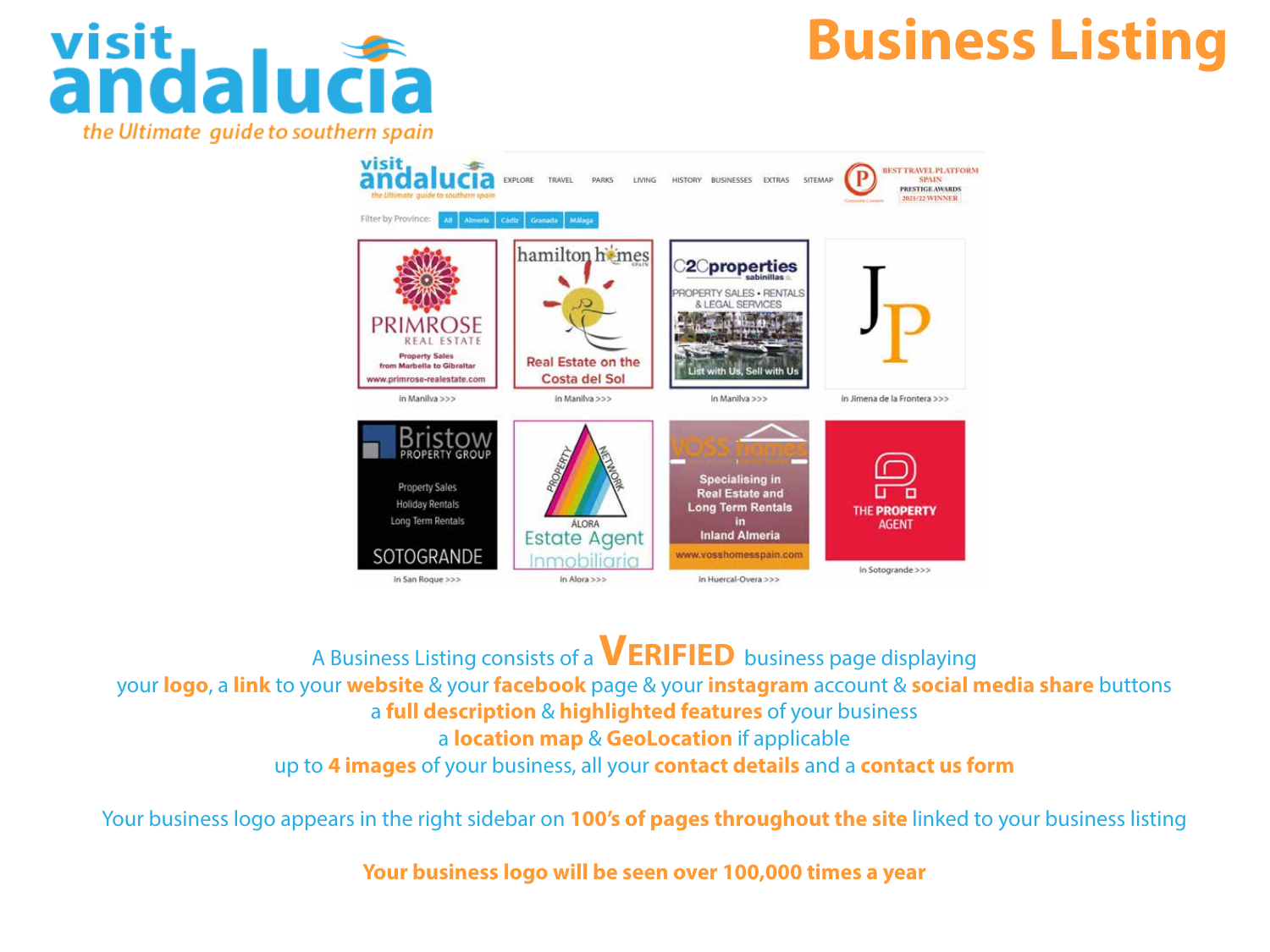

# **Business Listing**

A Business Listing is a **VERIFIED** business page displaying your **logo**, a **link** to your **website** & your **facebook** page & your **instagram** account & **social media share** buttons a **full description** & **highlighted features** of your business a **location map** & **GeoLocation** if applicable up to **4 images** of your business, all your **contact details** and a **contact us form**

Your business logo appears in the right sidebar on **100's of pages throughout the site** linked to your business listing

#### **A Business Listings costs**

**23€ per Month (276€ per year)**

**10% Discount 248€ per Year**

EXPLORE TRAVEL PARKS LIVING HISTORY BUSINESSES EXTRAS SITEMAL

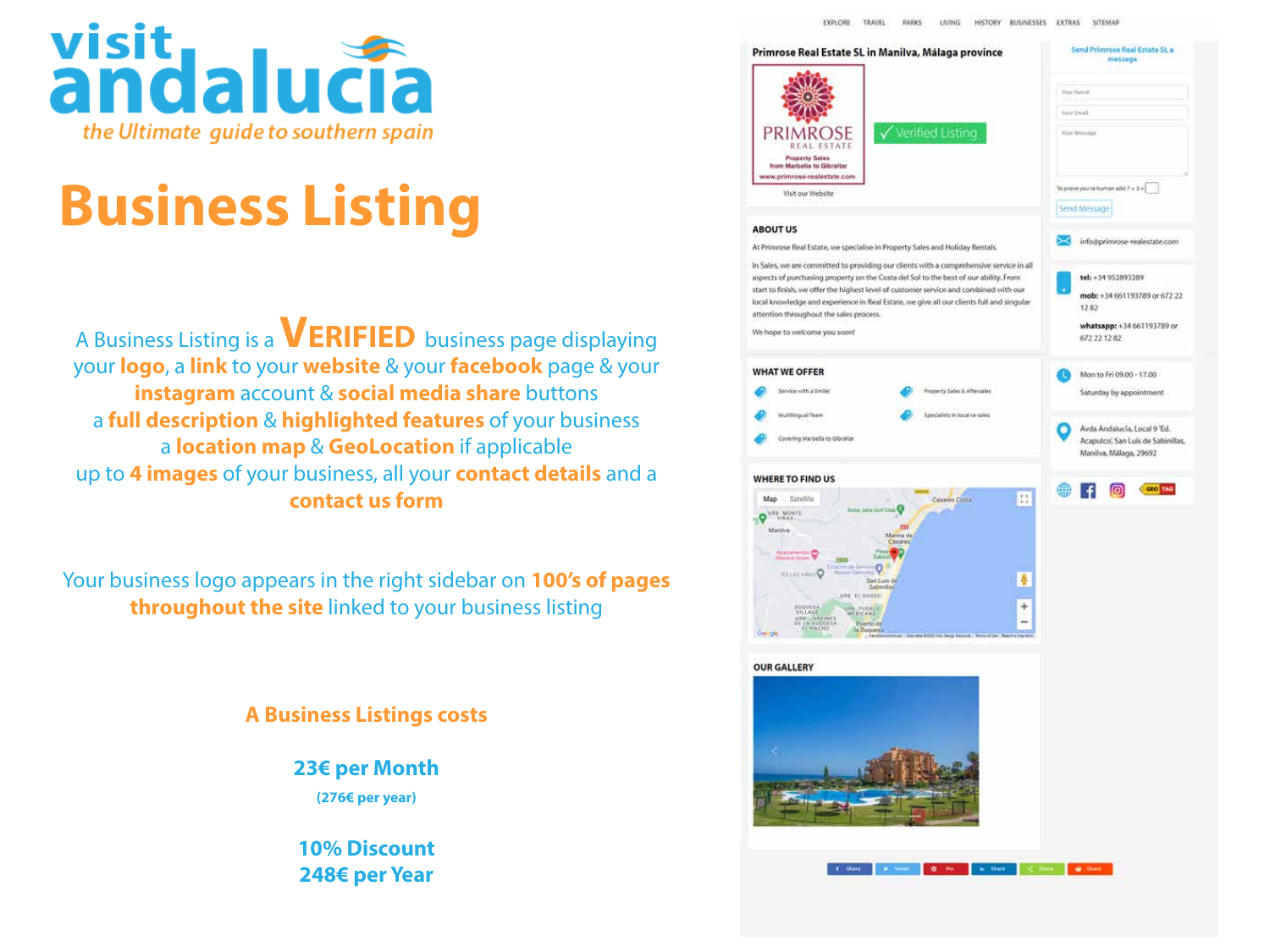

## **Premium Banner**

### WebSite Header

### There is only **ONE Premium Banner** on our site, it is positioned at the **TOP**of **EVERY** page

### The banner is **linked to your website** and will be displayed in front of viewers **over 1,500 times per day**

#### Price on Application



**TRAVEL PARKS LIVING** 

HISTORY BUSINESSES **FXTRAS** 



**BEST TRAVEL PLATFORM SPAIN PRESTIGE AWARDS** 2021/22 WINNER

### **Premium Position** Header on EVERY page of the site

#### **Latest Posts**

Algatocín, a white village in the **Genal valley** 



Algatocín is a pretty white



#### **Trending Today**

**SITFMAP** 

#### Frigiliana, the prettiest white village in **Andalucia**

The white village of Frigiliana, in the Axarquia region of the Costa del Sol, appears in lists of Spain's most beautiful villages

The small white village of Frigiliana, in the Axarquia region of the Costa del Sol, appears in... Read more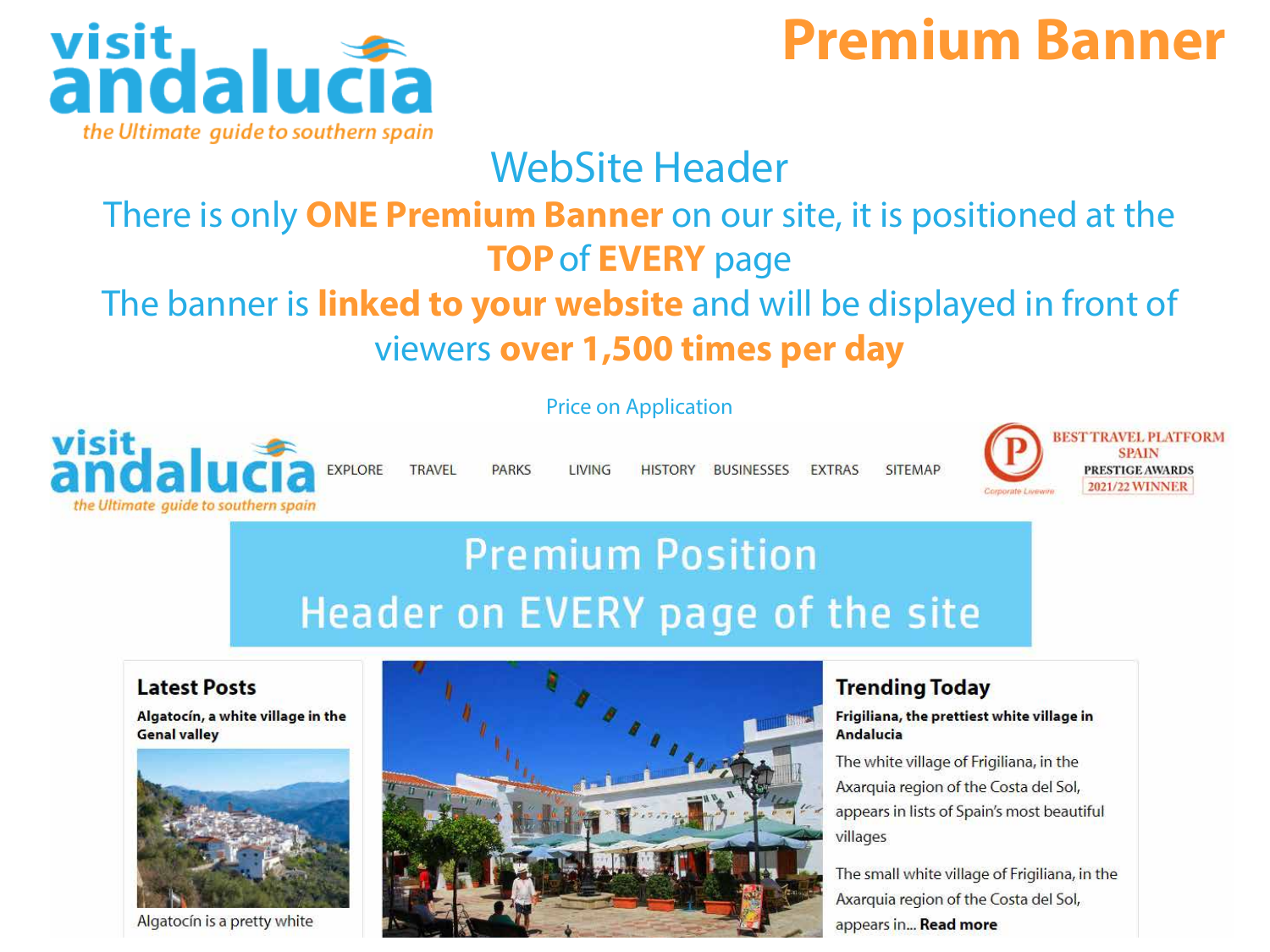

# **One Post Page**

Our website displays over 1000 articles with more published each week Your banner will appear at least 10,000 times per year

### **Your banner is linked to your website**

You can choose from **Right Sidebar 55€ per Month (660€ per year) 10% Discount 594€ per Year** 

**Under Paragraph 1 44€ per Month (528€ per year) 10% Discount 475€ per Year**

**Under Paragraph 2 33€ per Month (396€ per year) 10% Discount 356€ per Year**

Contact Us for Discounts for Multiple Provinces









**Creating the Calderas** 

The Cabo de Gata is Born With the force of 100,000 atomic bombs the earth erupted. A dark brown and grey pillar of smoke, ash and molten rock, over 200 metres wide shot into the air faster than the speed of sound to a height of over 20,000 exetres. A double sonic boom would have been heard 306 kilometers away. Close to the expanding pillar, the sound was load enough to split boulders. A solici wave of heat tunned everything in its path to cinders and ash as it too travelled outminds at almost the speed of sound. The earth buckled and a series of waves rippled out from the centre as the ground absorbed the force of the explosion. As these mayes net the sea only one kilometre away they caused trenarely that reached a height of 20 metres that then sped across the Meditemanean Sea to crash onto the shores of North Africa only minutes later



### **One Post** Paragraph 1











**One Post** Paragraph 2



grantour|smospain.co

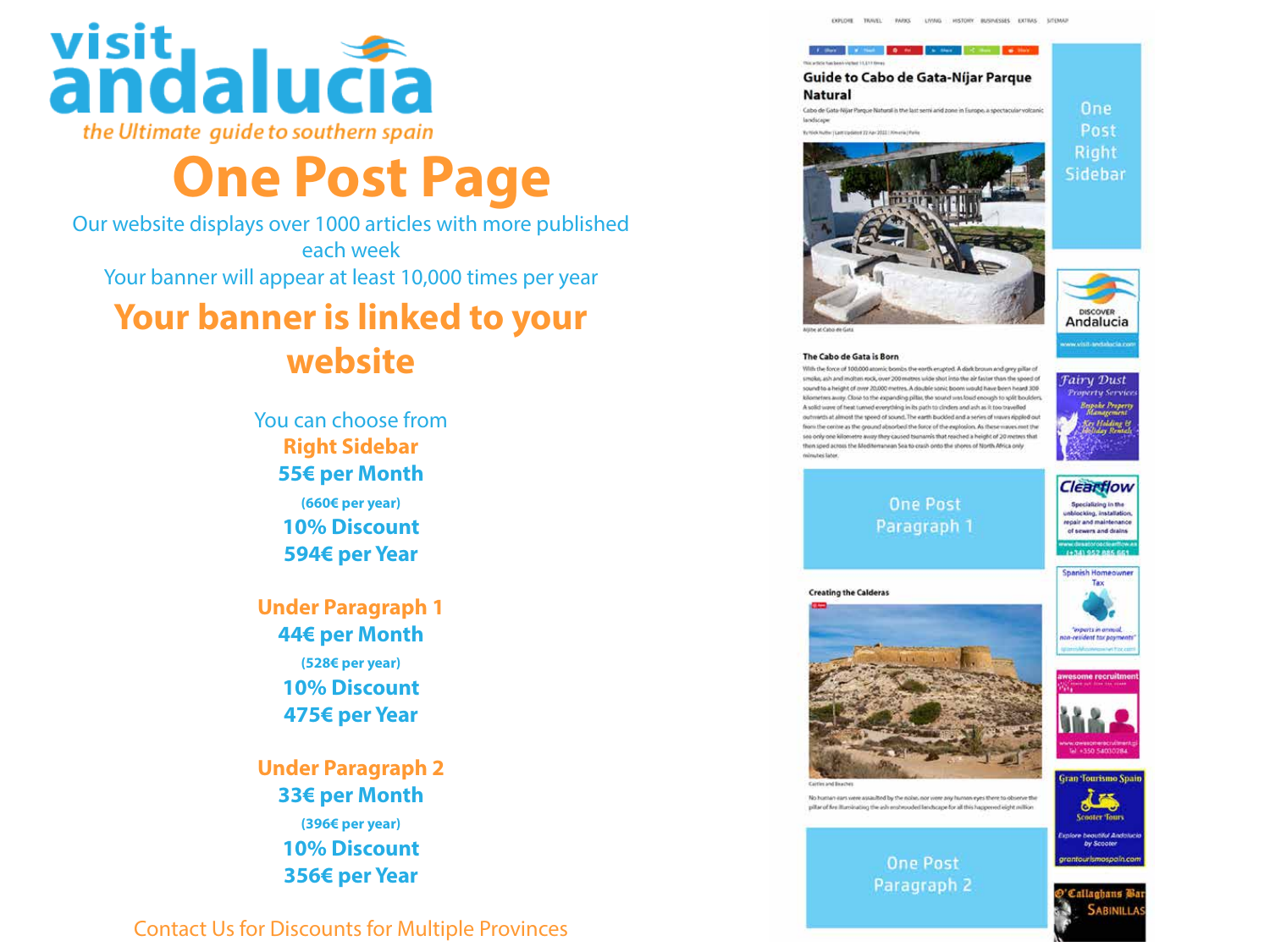

# **Popular Collections**

Popular Collections are grouped by subject and are a starting point for viewers interested in one aspect of Andalucia A portrait banner is available on each of the pages listed below Your banner is displayed at the top of the right sidebar

Your banner is linked directly to your business website

Andalucia Travel Guides

National Parks Living in Andalucia History of Andalucia Holidays Carnivals & Fiestas Organic Garden Recipes from Andalucia Cycling Walking Routes Extreme Sports Latest News in Andalucia

Images of Andalucia

Popular Collections Banner **18€ per Month (216€ per year) 10% Discount 194€ per Year** 

Contact us for discounts for multiple collections



**TRAVFI PARKS I IVING** 

HISTORY BUSINESSES EXTRAS **SITEMAP** 



### **Andalucia Travel Guides**

Our specially chosen compilations of destinations from the resorts on the ever popular Costa del Sol, to the more unusual places to visit in the Granada Geopark or Andalucia's impressive list of UNESCO World Hertitage Sites.





Costa de la Luz



Costa del Sol



**Costa Tropical** 

Costa de Almeria



Granada Geopark



The Most Beautiful White Villages